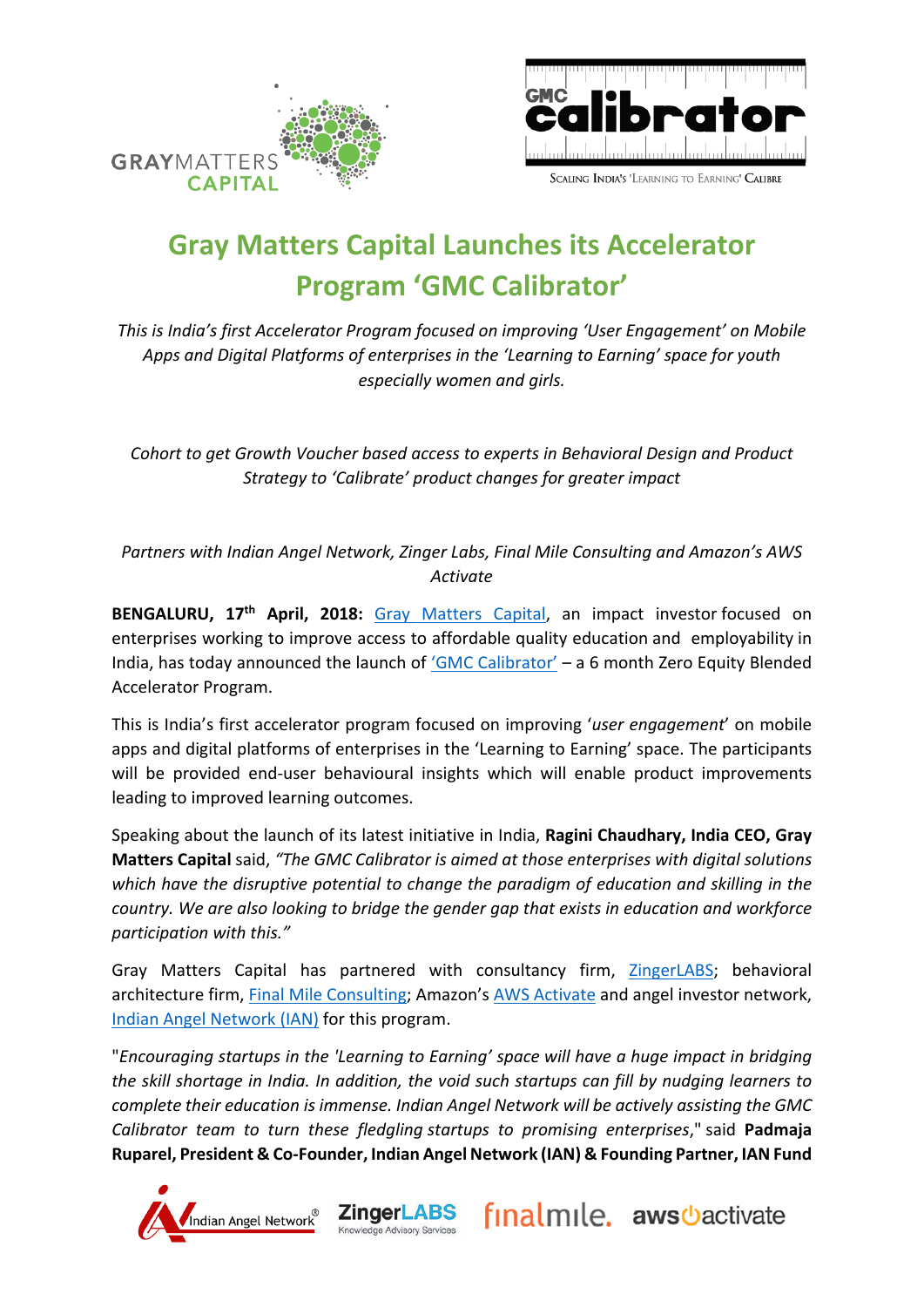



Gray Matters Capital will look to select 8 participants in the first cohort of the GMC Calibrator and will keep the application window open until 5<sup>th</sup> May, 2018.

Highlighting the importance of such an accelerator program in the Edtech space, **Anurag Vaish, Co-Founder, Final Mile Consulting** said, "*We see that retention rates on edtech platforms is on an average less than 15% which eventually translate into poor learning outcomes. There is an urgent need to solve this. We see that the GMC Calibrator, with its uniqueness of being focused on applying principles of behavioral design to enhance user engagement on mobile apps and digital platforms, is an attempt in doing so.*"

#### **Who Can Apply?**

- Gray Matters Capital is receiving applications from India based organizations operating in the education and skill building sector focused on improving access to quality education (Pre-KG, K12, Test prep), imparting 21<sup>st</sup> century skillsets, preparing learners for the future of work and those facilitating life-long learning.
- Applicants can also be enterprises catering to the growing 'gig economy' as well as those with solutions for women and girls that help bridge gender gaps in education and workforce participation
- Every applicant needs to have a digital / mobile based solution in the above listed categories

Enterprises will go through a rigorous selection process by an esteemed jury led by **Archana Priyadarshini**, Partner, Unicorn India Ventures; **Parag Dhol**, Managing Director, Inventus; **Savitha Singh**, Global IT leader and Retail technologist among others.

Selected enterprises for the cohort can access up to  $\frac{1}{2}$  35,000 worth growth voucher based customized one-on-one expertise on user engagement and product strategy. The objective is to solve a specific product challenge in the six months of the program which can help in them scaling up and gain traction of the targeted users.

The top 2 enterprises in the cohort with the highest potential for impact will win a cash prize of \$ 30,000 and \$ 20,000. At the end of program, the cohort gets to pitch to a network of investors for funding.

"*Designing for User Engagement is a deliberate endeavour that can increase both impact and value of products and services. The GMC Calibrator will help enterprises journey beyond user* 

**ZingerLABS** 

**Chowledge Advisory Servic** 

Indian Angel Network

finalmile. aws bactivate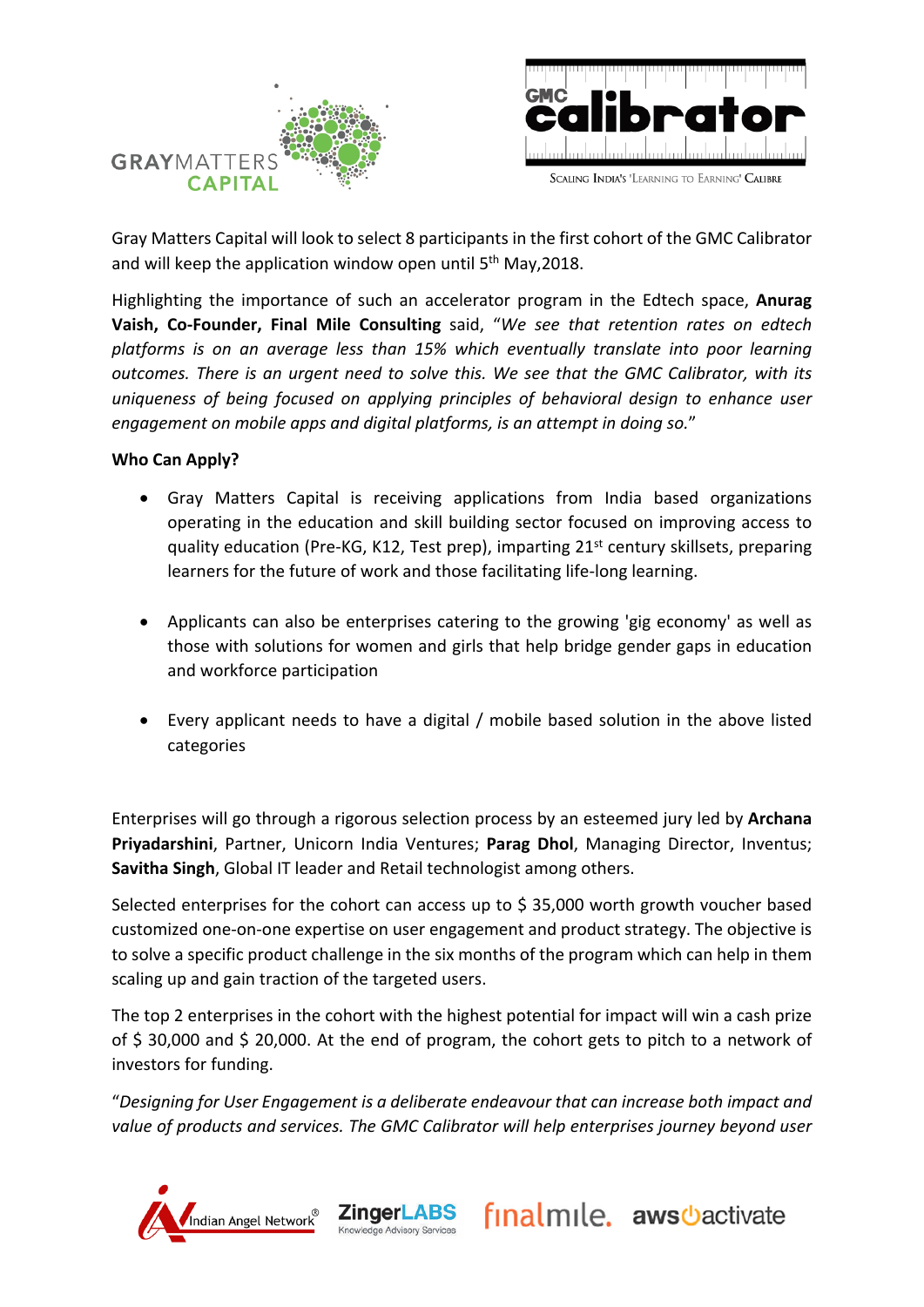



SCALING INDIA'S 'LEARNING TO EARNING' CALIBRE

*acquisition to 'User Engagement'*", said **Bhanu Potta, Founding Partner – ZingerLABS**, who will serve as a mentor to the cohort.

The GMC Calibrator does not charge any participation fees.

# **Notes to the Editor**

### **About Gray Matters Capital**

Gray Matters Capital (GMC) is an Atlanta based impact investor with a mission to support *"An education leading to a more purposeful life for 100 million women by 2036."* In India, it invests in for-profit education ventures with a focus on access to affordable quality education and on employability leading to a future job ready workforce with 21st century skills. Investments in education focused funds; enterprises with break through solutions in education with its edLABS initiative; building markets through ecosystem development and providing value beyond capital through portfolio management constitute the key focus areas of its India strategy.

To know more about Gray Matters Capital, visit: <http://graymatterscap.com/>

Get more details about the **GMC Calibrator** by clicking: [http://graymatterscap.com/gmc](http://graymatterscap.com/gmc-calibrator/)[calibrator/](http://graymatterscap.com/gmc-calibrator/) 

#### **About ZingerLABS**

ZingerLABS (ZL) provide strategy-level consulting as well as board-level advisory. It has demonstrated global experience in Product and Business Strategy in the areas of Mobiles for Development (M4D) & Edtech with a focus on Organizational Capacity Development.

Over the last three years Zinger Labs provided strategic direction to over 140 MN USD worth of Product and EdTech investments.

To know more about ZingerLABS, visit:<https://www.zingerlabs.com/>

**ZingerLABS** 

nowledge Advisory Service

## **About Final Mile Consulting**

Final Mile Consulting pioneers the practice of Behavior Architecture. It understands, explains, and influences decision-making by applying learnings from Cognitive Neuroscience, Behavioral Economics, and Design.

Its functional domains cover Marketing, Risk, Safety, Organizational Culture & Innovation. The projects undertaken cover a variety of business domains including Financial Services, Healthcare, Consumer Packaged Goods, Consumer Durables,e-commerce amongst others. Final Mile also engages with the Development Sector to address social behavioral issues.

finalmile. aws bactivate